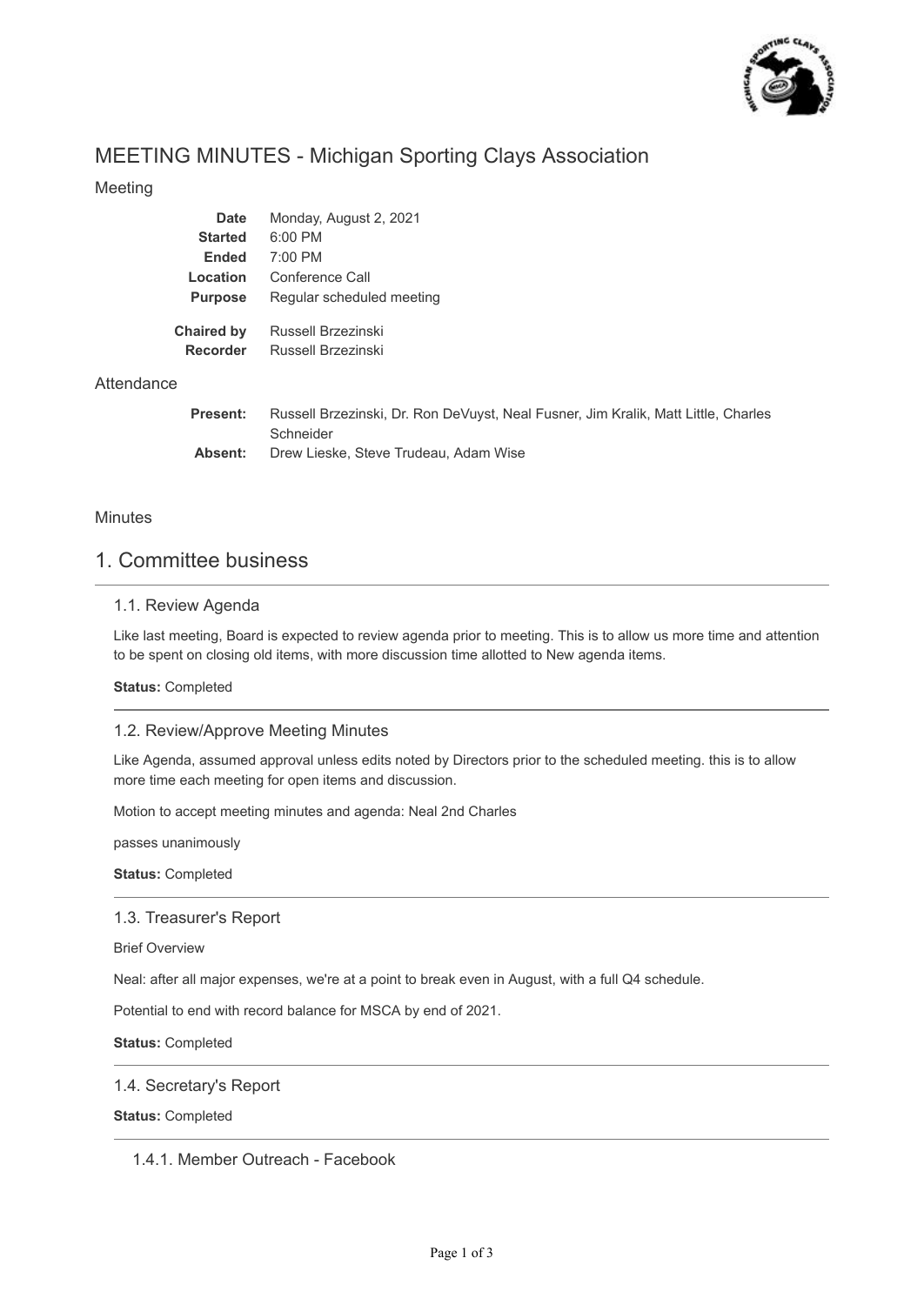

Jim Kralik repor

Posted results of Multi-Lakes results. Had engagement within 5min of posting.

engagement and site visits are positive.

Request thru facebook by a solicitor to advertise products on our facebook page.

(discussion amongst Board)

Matt: preference to have site to just support our clubs vs. allowing paid/unpaid advertising

Charles: how/can we monetize this opportunity? - discussion

Neal: back to by-laws - support member clubs and our shooters as it's also our primary to our revenue stream.

Jim to draft a response and present to the board for review and acceptance.

**Status:** Completed

1.4.2. Member Outreach - Miclays.com

follow up on MSCA desire to have ticker tape style notice on MiClays home page noting sub-gauge events.

also to post in "latest news" section

Need for additional notice in "latest news" of 2021 all-state member selection

Miclays : request for sub-gauge ticker on homepage of miclays in support of upcoming Great Lakes Championship, 8/13 (Friday) -8/14 (Saturday)

Drew response: will have site updated in next day or two.

**Status:** Parked

## 2. OLD BUSINESS

#### 2.1. 2021 All-State Trophy

updated recipient file sent to Laser Creations. supplier tied up with three, large state shoot trophy orders. Anticipated ETA: August 9th

File of shooters on All-State was incorrect on first run of trophies. 18 trophies were made, 13 were recovered so that we only have to update shooter information on base plate. 5 others will be complete remake (base, plaque, and spinner)

Looking to have these back in time for distribution at GLC @ Grand Blanc Shoot weekend of 8/14-15. reached out to Laser Creation continually to get eta - stated he's solidly booked with large orders, but will try to have completed and shipped in time for the 8/14 shoot. Russell will keep board posted on progress.

**Status:** Parked

## 3. NEW BUSINESS

### 3.1. Additional Boardmembers

Current open position for 2 board members. Board Discussion on candidate selection and how to address in the current environment. Review of By-Laws and interpretation of 9 member requirement (should it be interpreted as 9 member max? must have 9 members at all times? we started with 9 for the Calendar year.)